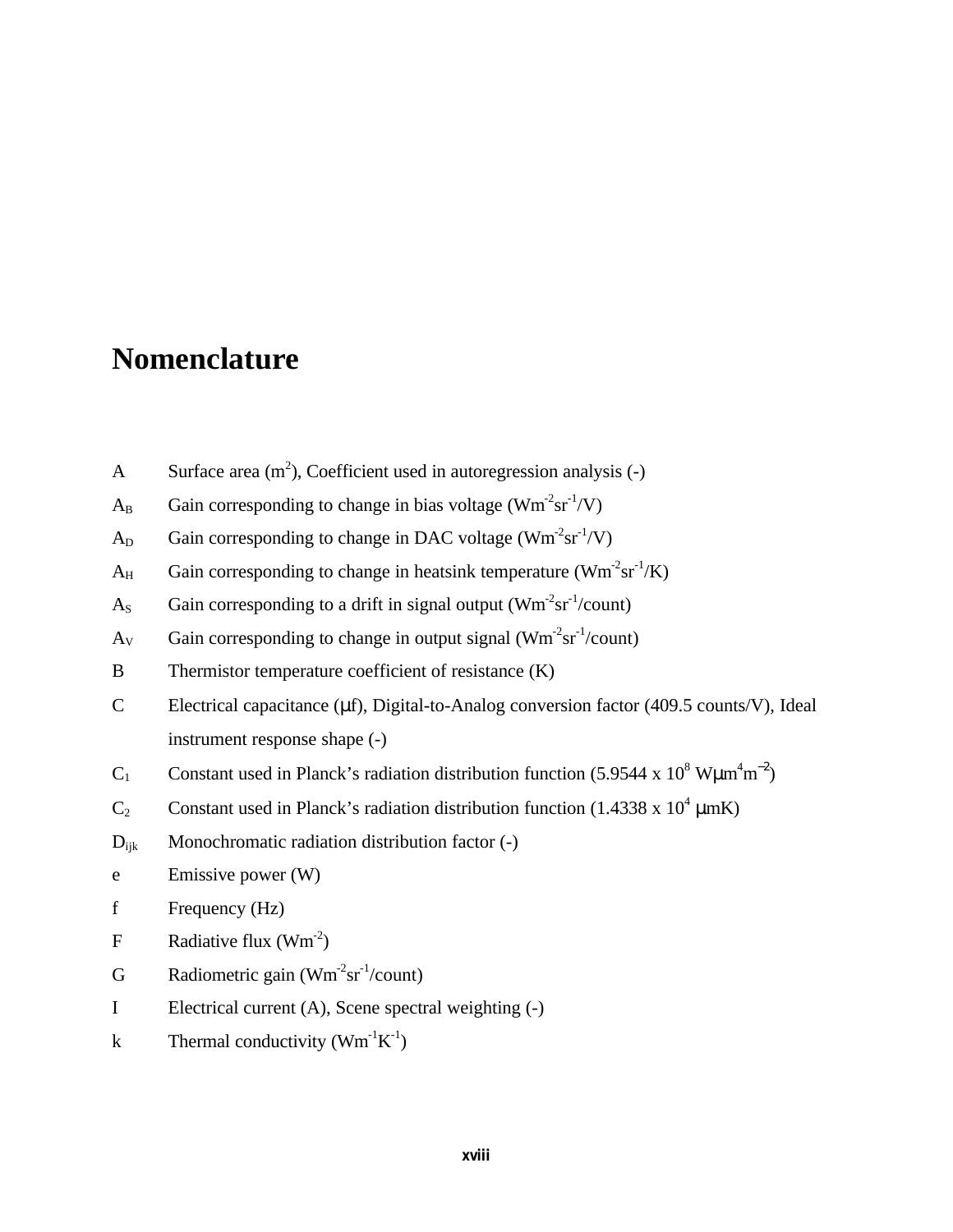- L Unfiltered radiance  $(\text{Wm}^2 \text{sr}^1)$
- $\tilde{L}$ Filtered radiance  $(\text{Wm}^2 \text{sr}^1)$
- m Instrument output (counts), Number of discretized wavelength intervals (-)
- n Number of surfaces in an enclosure (-)
- o Zero-radiance scan dependent offset (counts)
- p Optical point spread function (-), Power (W), Coefficient in slow mode filtering algorithm (-)
- Q Power (W)
- R Angular dependence model (-), Electrical resistance  $(\Omega)$ , Responsivity (VW<sup>-1</sup>), Nondimensional response (-)
- S Spectral response  $(-)$
- t Time (s)
- T Temperature (K)
- u Normalized ideal first-order instrument response (-)
- v Normalized slow mode instrument response (-)
- Vbias Instrument bridge bias voltage (V)
- $V_D$  Digital-to-Analog converter voltage (V)
- w Normalized measured instrument response (-)

## **Greek**

- $\alpha$  Absorptivity (-)
- $\epsilon$  Emissivity (-)
- φ Azimuthal angle (rad)
- η Elevation scan angle (deg)
- κ Magnitude of slow mode (%)
- λ Wavelength (μm), Characteristic time of slow response mode  $(s<sup>-1</sup>)$